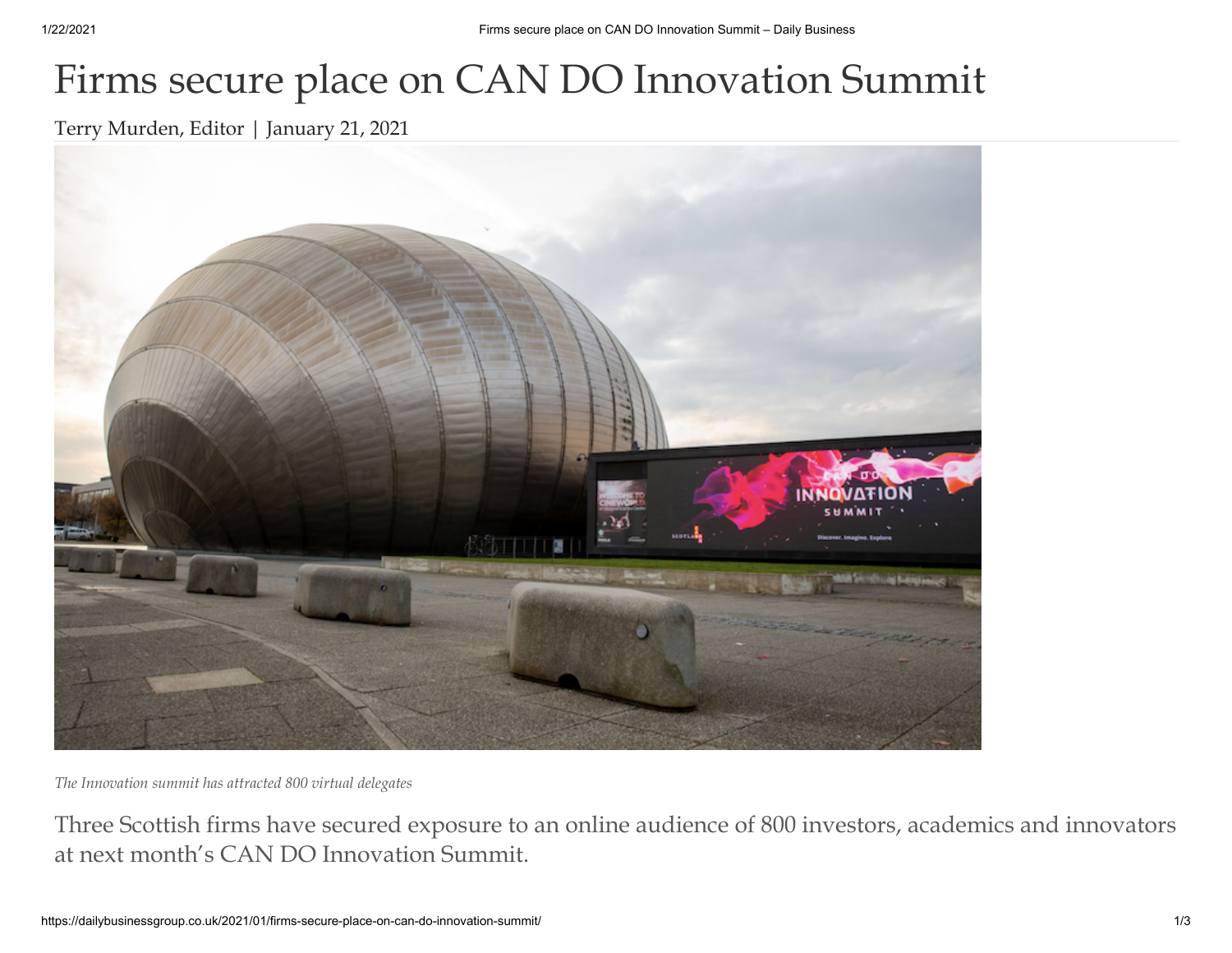Edinburgh-based Scene Connect and Space Intelligence, together with Aberdeen firm Recycl8 will also benefit from two days of support from an innovation specialist at Scottish Enterprise.

This year's summit, on 3 February, will be a virtual event and will feature panel discussions and live Q&A sessions.

Organiser Dr Laura Bell said: "This year's Summit has been carefully crafted to help SMEs explore opportunities to develop new and better business models and to drive sustainable competitive advantage."

Speakers include Lolita Jackson, special advisor for climate policy and programs, in the office of the New York City Mayor, and Craig Foster, art director at Pixar Animation Studios



Also speaking are Ivan McKee, the Scottish Minister for Trade, Investment and Innovation, and John Reid, CEO of the National Manufacturing Institute Scotland (NMIS).

Others addressing the event are Chloe Demrovsky, the youngest and first female chief executive to oversee and expand the Disaster Recovery Institute's international network and Dyan Finkhousen, founder and CEO of Shoshin Works in the US.